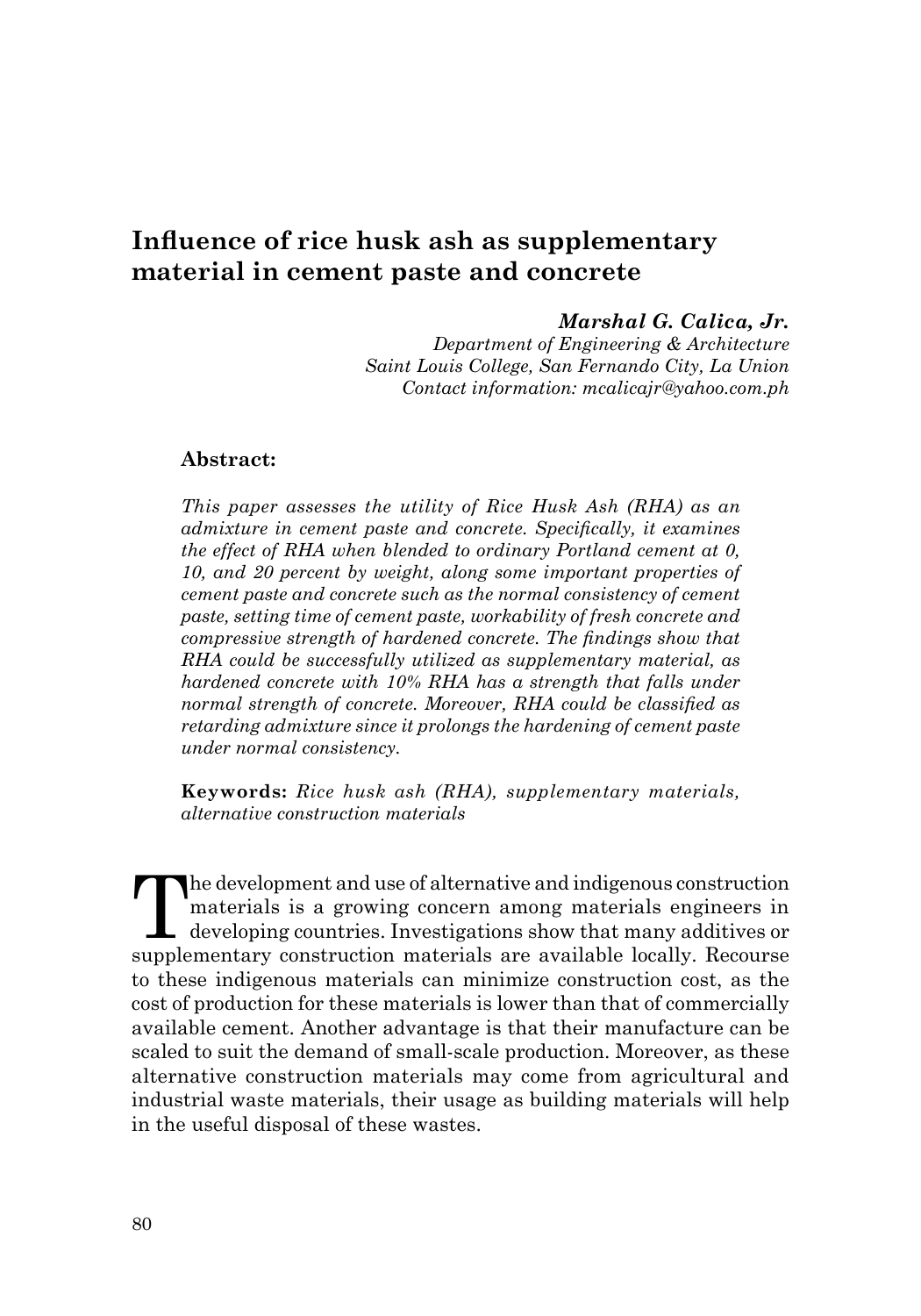Considering these advantages, this study aims to investigate the viability of rice husk ash (RHA) as supplementary material in cement paste and concrete, in the hope of recommending this as mineral admixture in the production of concrete. Rice husk ash is largely considered as an agricultural waste. Its discovery and utilization as an alternative building material will not only help rice mill owners dispose these agricultural wastes but also provide additional revenue.

Specifically, the study intends to determine the effect of rice husk ash when blended with Portland cement at different dosages. The resulting mixtures will then be analyzed in terms of several significant properties of cement paste and concrete, namely, normal consistency of cement paste, setting time of cement paste, workability of fresh concrete, and compressive strength of hardened concrete.

The findings of this study shall provide baseline data for local materials engineers in their search for alternative and indigenous construction materials. More specifically, the findings can serve as basis for the committee in-charge in reviewing the codes that govern the construction industry to consider the use of rice husk ash as an admixture of ordinary Portland cement, coming up with such provisions, specifications, and standards purposely intended for this matter in the Philippine setting.

## **Materials and methods**

### Materials

Burnt rice husks from rice mills were used as the raw materials for mixture with Portland cement. Rice husk ash was processed to desired fineness through filtering in the No. 200 sieve  $(75 \mu m)$  sieve opening), with the particles passing the sieve being considered as the partial supplementary cementing material. Moreover, tests for the fineness of the material were carried out using the Blaine Air Permeability Test and the No. 325 mesh.

For aggregates, the study made use of crushed stones and natural sand. Crushed stones, as coarse aggregates, have passed through the 3/4" sieve opening but retained in No. 4 sieve (4.75 mm sieve opening). The resulting aggregates had a maximum nominal size of approximately smaller than 19 mm and larger than 4.75 mm. Natural sand (washed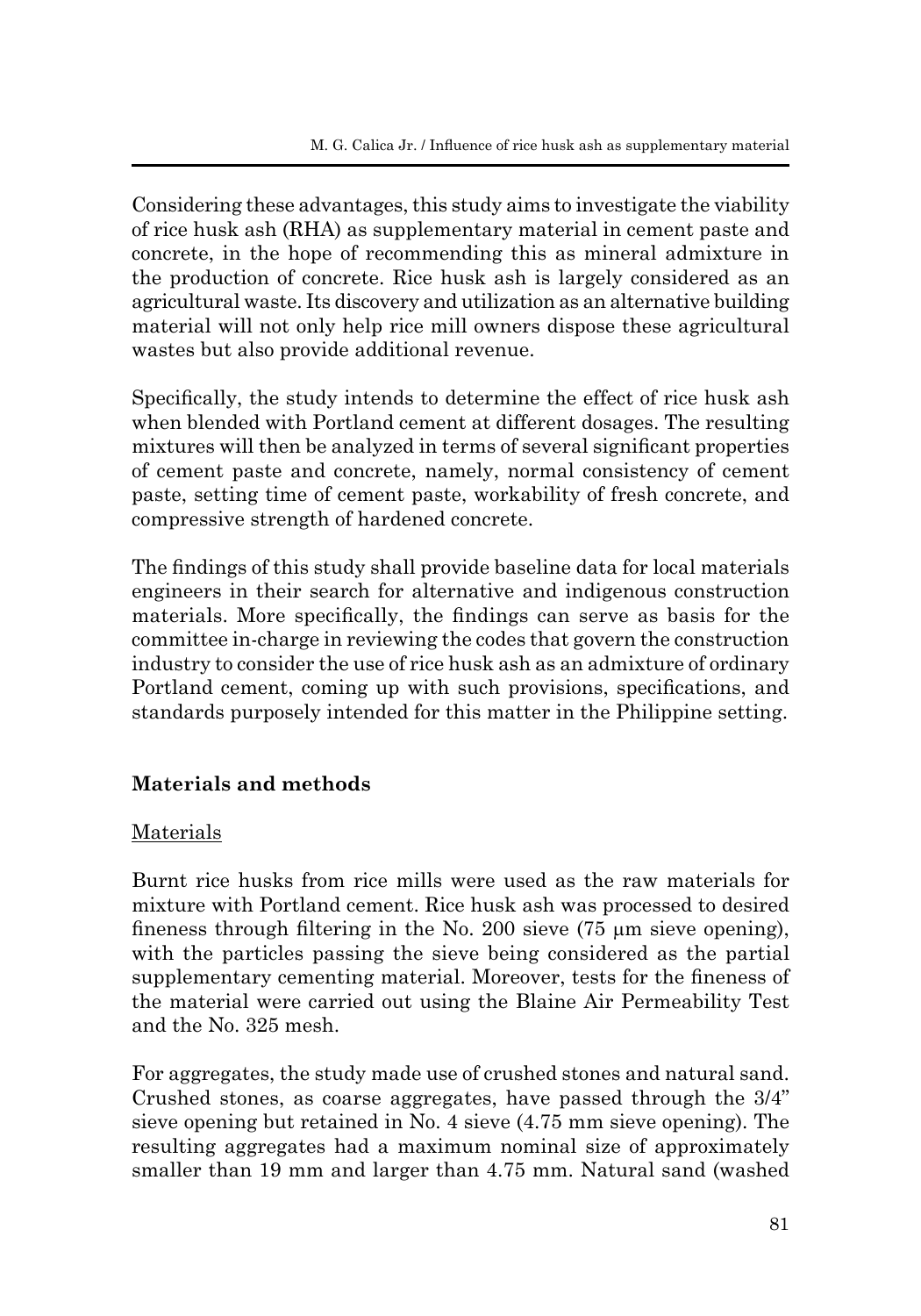sand), as fine aggregates, passed the No. 4 sieve (4.75 mm sieve opening) but retained in the No. 100 sieve (150 µm sieve opening). The resulting particles had a maximum nominal size of approximately less than 4.75 mm and larger than  $150 \mu m$ .

To complete the components of proposed concrete mixture, tap water was used.

#### Processes

Rice husk ash was combined with Portland cement at dosages of 10 and 20 percent of the latter's weight, respectively. Portland cement with no rice husk ash (0%) was prepared and considered as the control specimen.

The various mixtures were subjected to tests for setting time, slump, and (after hardening) compressive strength. (Prior to these processes, a test was done on the RHA to determine its chemical constituents as supplementary cementing material using an x-ray fluorescence machine.) The setting time determination was carried in accordance with ASTM C191, following the American Society for Testing and Materials (ASTM) guidelines. For the slump test, the ASTM C143 procedures were followed. The test on the compressive strength of the concrete sample was done on 28-day old specimen, using compression testing machine.

Figure 1 illustrates how the study was carried out, including the various tests conducted and the instruments used.

#### Data treatment

Statistical treatments used were the average or mean of the data gathered in the laboratory, linear correlation analysis, linear regression analysis and Chi-square test.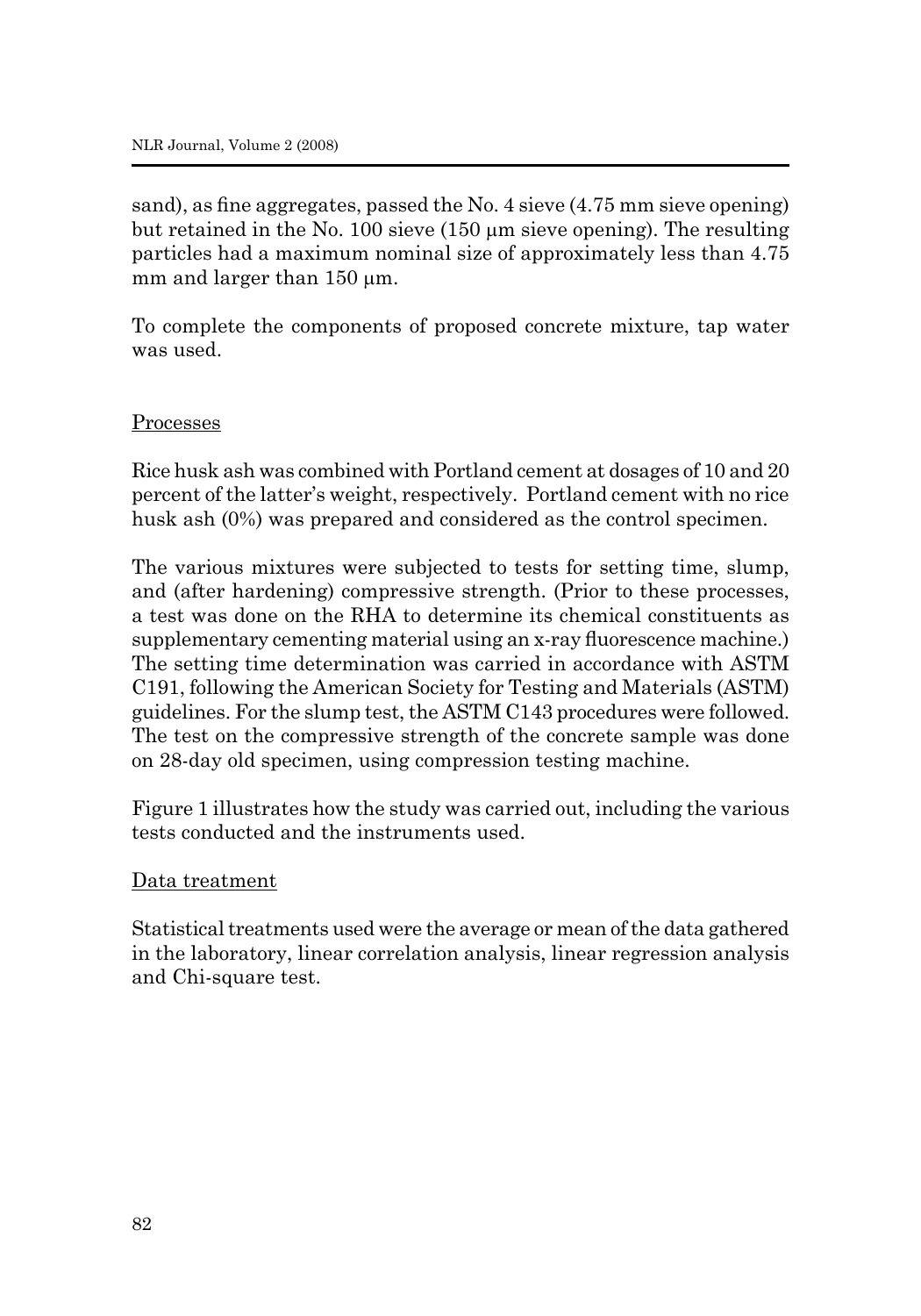*Figure 1*. Research design flowchart

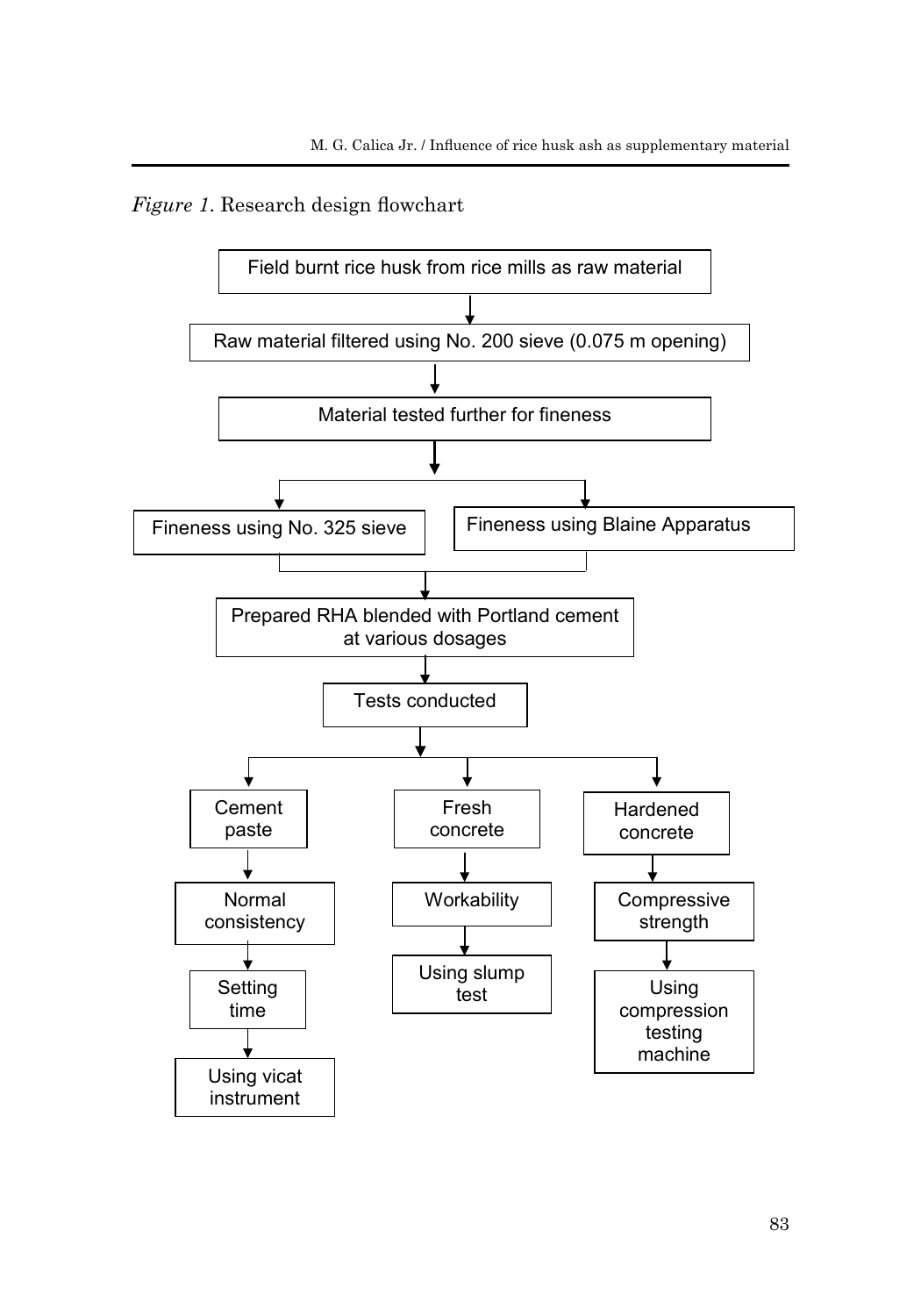### **Results and discussion**

Table 1 presents the average values of normal consistency of cement paste at 0%, 10%, and 20% RHA partial replacement of ordinary Portland cement. The presence of rice husk ash in the cement paste greatly influenced the normal consistency of the cement paste mixture. Rice husk ash has caused the cement paste to absorb large amounts of water. Rice husk ash, thus, is a mineral admixture that requires more water to attain its normal consistency.

| RHA Partial<br>Replacement<br>(%)              | Total<br>Mass of Cement<br>(g <sub>m</sub> ) | Mass of RHA<br>(g <sub>m</sub> ) | Water Content<br>at Normal<br>Consistency<br>(%) |
|------------------------------------------------|----------------------------------------------|----------------------------------|--------------------------------------------------|
|                                                | 650                                          | 0                                | 25.69                                            |
| 10                                             | 650                                          | 65                               | 34.20                                            |
| 20                                             | 650                                          | 130                              | 43.54                                            |
| Correlation Coefficient, $r = +0.999$          |                                              |                                  |                                                  |
| Linear Regression Line, $y = 0.8925x + 25.552$ |                                              |                                  |                                                  |

*Table 1*. Summary of the Average Values of Normal Consistency

Neville (1997) found that the water content of the cement paste at normal consistency is within the range of 26 and 33 percent. The consistency of the cement paste varies with the amount of water mixed in the combined materials. In short, water is the main controlling factor for the normal consistency of the cement paste. With this, RHA passes as an admixture that could be used in concrete mixtures.

Table 2 shows the result of the test conducted to determine the chemical constituents of the Rice Husk Ash as supplementary cementing material. The data show that RHA contains Silica as the major and primary element, which makes the material classified as Pozzolanic. Neville (1997) stated that rice husks are natural waste products having high silica content. Silica is a chemical component of rice husk ash and this is extremely fine-grained material producing silicon or silicon alloys. It possesses cementitious and pozzolanic properties and fills spaces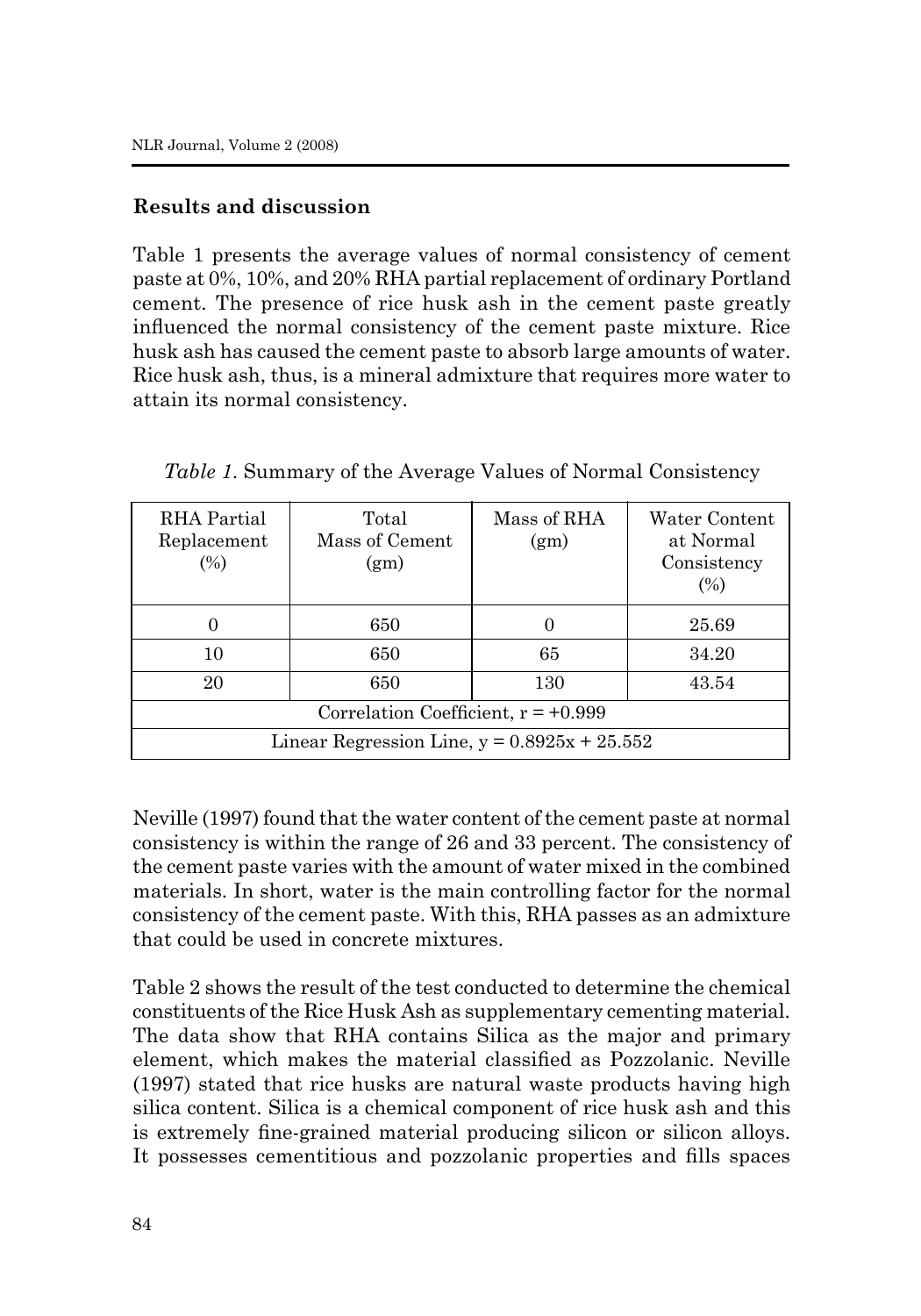between cement particles resulting in denser mixes with fewer air and water voids. Further, Metha (1993) stated that the presence of pozzolan in a hydrating cement paste can lead to the processes of pore-size and grain-size refinement, which have the effect of reducing both the size and volume of voids, microcracks, and calcium hydroxide crystals, thus causing a substantial improvement in strength and impermeability. The use of rice husk ash also helps reduce the bleeding in fresh concrete mixtures and serve as a highly active pozzolan.

| Constituent | Element   | <b>Percentage Content</b> |
|-------------|-----------|---------------------------|
| CaO         | Lime      | 0.67                      |
| SiO2        | Silica    | 85.77                     |
| Al2O3       | Alumina   | $-0.24$                   |
| Fe2O3       | Iron      | 0.32                      |
| MgO         | Magnesium | $-0.17$                   |
| K2O         | Potassium | 0.81                      |
| Na2O        | Sodium    | 0.09                      |

*Table 2*. X-Ray Chemical Test Result of Rice Husk Ash (RHA)

Table 3 indicates the range of setting times of the cement paste at different dosages of Rice Husk Ash that is mixed with Ordinary Portland Cement. The setting time of the cement paste mixture was affected by the presence of rice husk ash as partial replacement of ordinary Portland cement. Initial setting time and the final setting time of the cement paste containing rice husk ash is *longer* compared to the control specimen. As such, rice husk ash *prolongs or lengthens* the setting time of the cement paste and, therefore, it is considered as a *retarder*.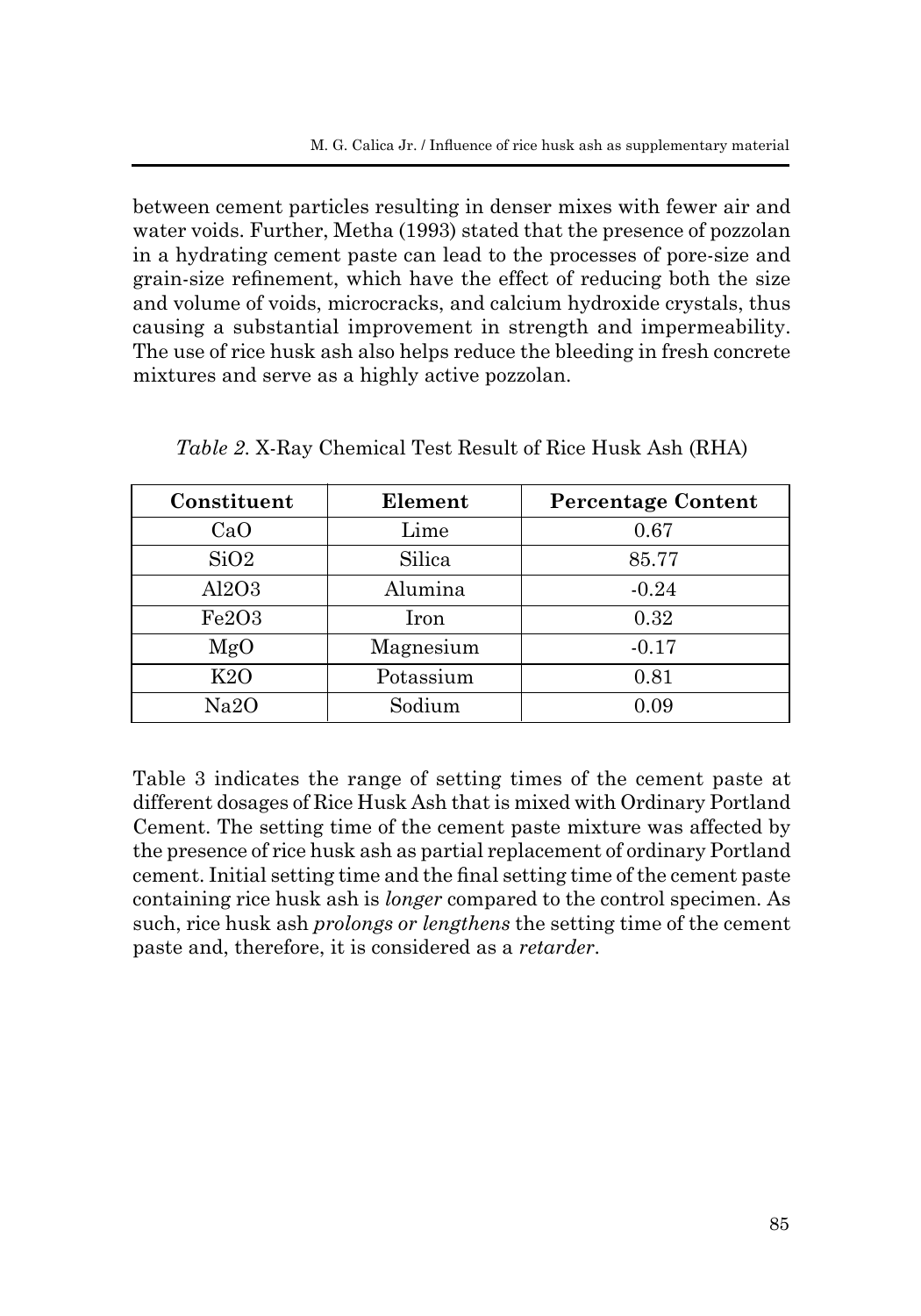| <b>Partial Replacement</b><br>of Rice Husk Ash | <b>Setting Time of Cement Paste</b><br>(Min.) |                                     |  |
|------------------------------------------------|-----------------------------------------------|-------------------------------------|--|
| $\binom{0}{0}$                                 | <b>Initial Setting Time</b><br>(Min.)         | <b>Final Setting Time</b><br>(Min.) |  |
| 0                                              | 97                                            | 210                                 |  |
| 10                                             | 108                                           | 212                                 |  |
| 20                                             | 196                                           | 385                                 |  |
| Coefficient "r"                                | $+0.912$                                      | $+0.871$                            |  |
| Regression Line                                | $y = 4.95x + 84.167$                          | $y = 8.75x + 181.50$                |  |

*Table 3*. Summary of the Average Values of Initial and Final Setting Time

Table 4 shows the result of the slump test of fresh concrete using the designed replacement of Rice Husk Ash into the Ordinary Portland Cement. It can be seen in the table that RHA reduces the slump of the fresh concrete, making it less workable. This means that the presence of RHA in the fresh concrete mixture lessens the consistency and fluidity of the fresh concrete, confirming Singh's (1995) claim that generally rice husk ash leads to a less workable mix and reduces slump of the fresh concrete.

*Table 4*. Summary Average Values of Slump of Fresh Concrete

| $%$ RHA<br>Replacement | <b>Workability of Fresh Concrete</b><br>as Measured by Slump Test |                 |                  | Coeff.<br>$\mathfrak{c}$ $\mathfrak{c}$ $\mathfrak{c}$ |
|------------------------|-------------------------------------------------------------------|-----------------|------------------|--------------------------------------------------------|
|                        | Water Cementitious Ratio, w/cm                                    |                 |                  |                                                        |
| 0.55                   | 0.60                                                              | 0.65            |                  |                                                        |
| 0                      | $5 \text{ mm}$                                                    | $50 \text{ mm}$ | $161 \text{ mm}$ | $+0.971$                                               |
| 10                     | $0 \text{ mm}$                                                    | $0 \text{ mm}$  | $39 \text{ mm}$  | $+0.866$                                               |
| 20                     | $0 \text{ mm}$                                                    | $0 \text{ mm}$  | $0 \text{ mm}$   | 0                                                      |
| Coefficient "r"        | $-0.866$                                                          | $-0.866$        | $-0.958$         |                                                        |
| Computed               |                                                                   |                 |                  |                                                        |
| Chi-Square "X2"        | 12.661                                                            |                 |                  |                                                        |
| Tabulated              |                                                                   |                 |                  |                                                        |
| Chi-Square "X2"        | 11.14 @ 5% L.S.                                                   |                 |                  |                                                        |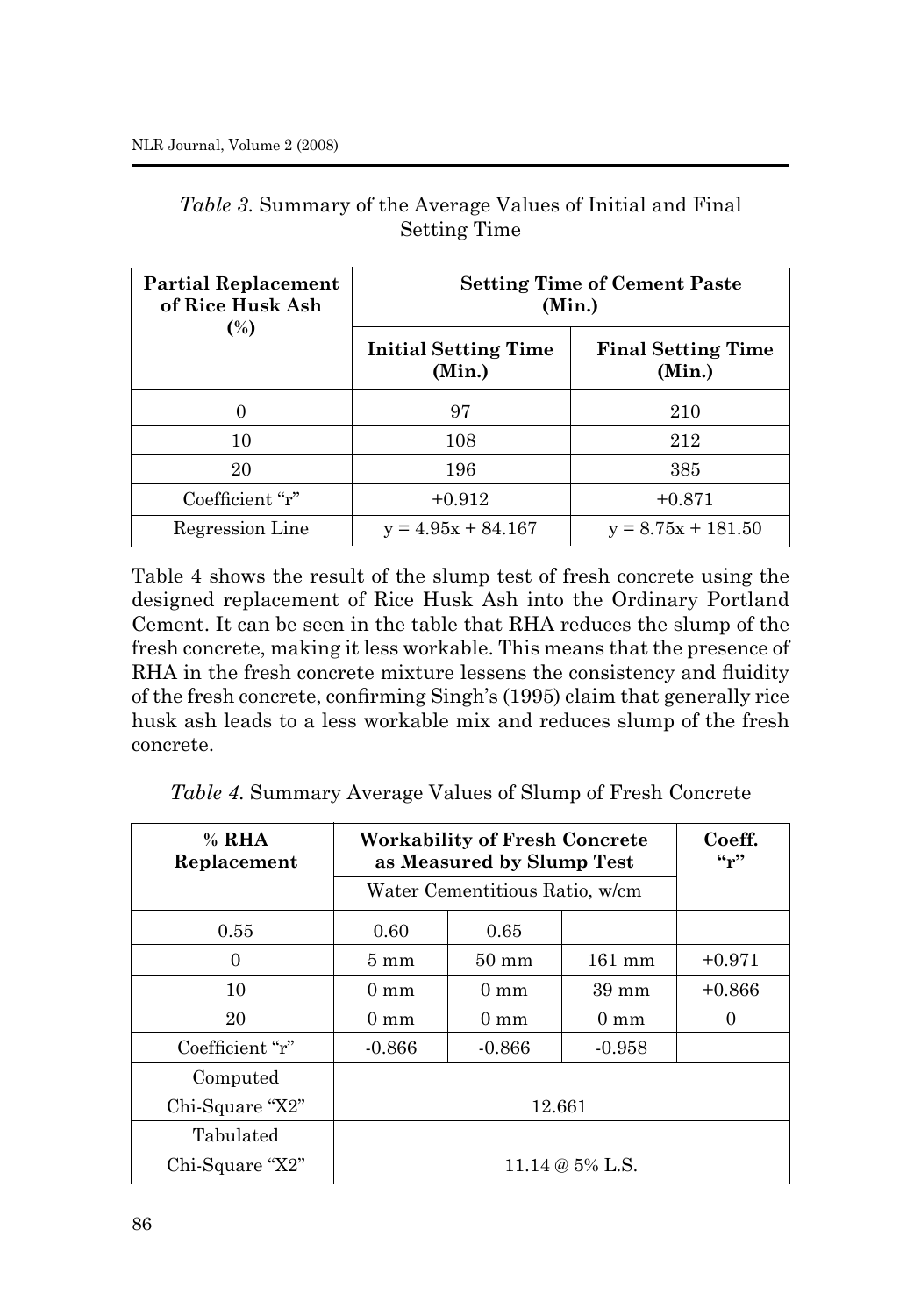Table 5 shows the result of the test conducted to evaluate the compressive strength of the hardened concrete containing various dosages of supplementary rice husk material at water cementitious materials ratios (w/cm) of 0.55, 0.60, and 0.65. Data indicate that RHA reduces the compressive strength of hardened concrete at 28 days period. However, at 10% RHA replacement there is slight variation of compressive strength between w/cm of 0.60 and 0.65. And at 20% rice husk ash, the compressive strength of hardened concrete increases as w/cm increases from 0.55 to 0.65.

| <b>RHA</b><br>Replacement | Compressive Strength, MPa<br><b>Water-Cementitious Materials Ratio</b> |           |           | Coeff.<br>$\mathfrak{c}_r$ |
|---------------------------|------------------------------------------------------------------------|-----------|-----------|----------------------------|
| $(\%)$                    | 0.55                                                                   | 0.60      | 0.65      |                            |
| $\theta$                  | 22.92 MPa                                                              | 30.58 MPa | 29.58 MPa | $+0.800$                   |
| 10                        | 22.64 MPa                                                              | 22.64 MPa | 21.82 MPa | $-0.866$                   |
| 20                        | 9.86 Mpa                                                               | 15.80 MPa | 16.35 MPa | $+0.902$                   |
| Coefficient "r"           | $-0.875$                                                               | $-0.999$  | $-0.995$  |                            |
| Computed "X2"             | 1.47                                                                   |           |           |                            |
| Tabulated "X2"            | 11.14 @ 5% L.S.                                                        |           |           |                            |

*Table 5*. Average Values of Compressive Strength of Hardened Concrete

It can be seen that 10% partial replacement of RHA by weight is within the limits of an ordinary strength of concrete. The strength of the concrete at various dosages of RHA is considered as within the range of strengths of Ordinary Portland Cement Concrete. Concrete with compressive strength that is less than 20 Mpa (3000 psi) is called low strength concrete, 20 MPa to 40 MPa (3000 psi to 6000 psi) is considered as moderate strength concrete, and concrete with more than 40 MPa (6000 psi) is known as high strength concrete (Metha, 1993). Therefore, this means that hardened concrete with up to 10% RHA partial replacement of Ordinary Portland Cement can be considered as structural concrete or moderate strength concrete, while concrete with 20% rice husk ash partial replacement will be considered as low strength concrete.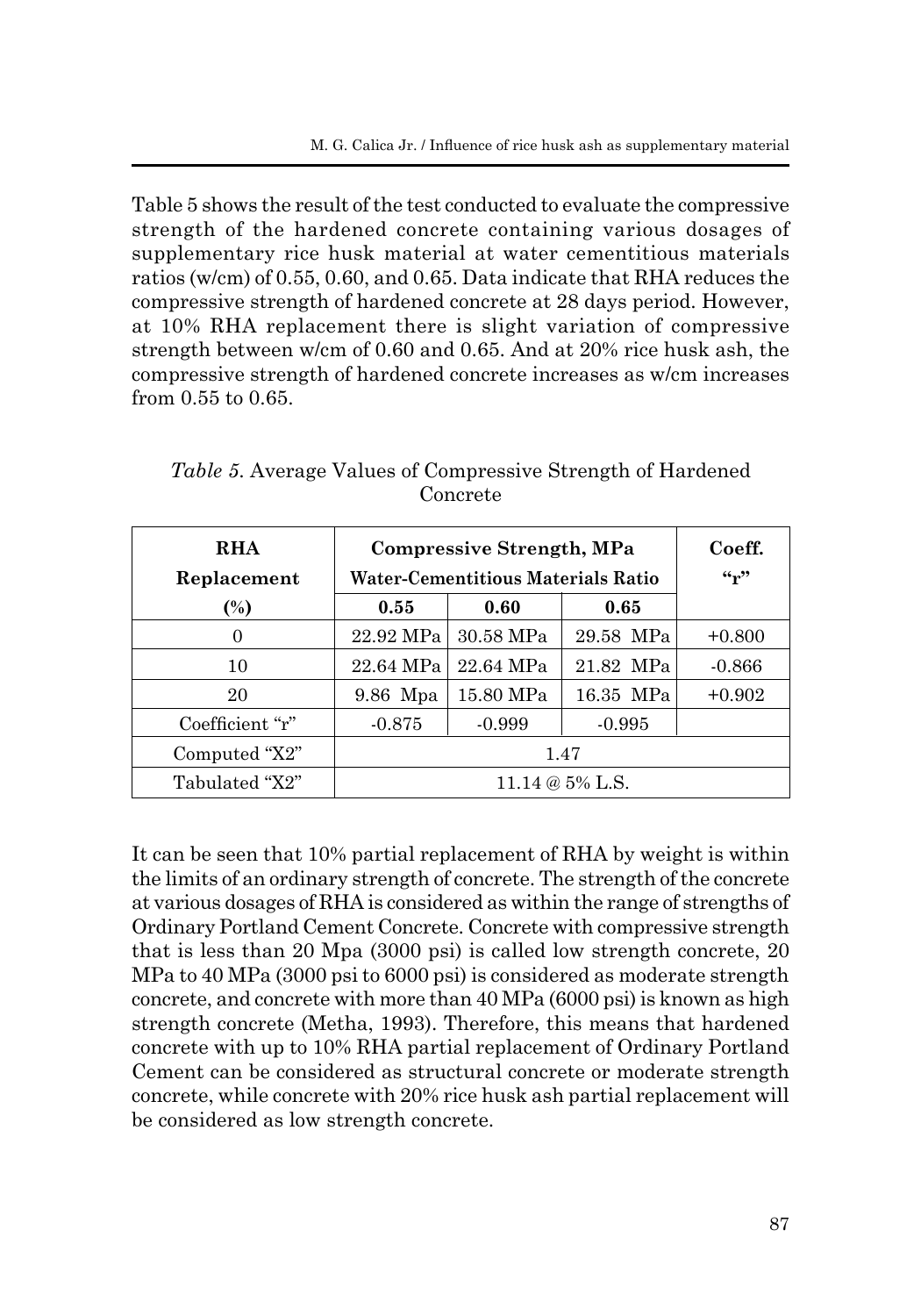### **Conclusion and recommendations**

The study has demonstrated that RHA can be appropriately used as a supplementary material in cement paste and concrete preparation, subject to the following considerations:

1. Hardened concretes with up to 10% rice husk ash as partial replacement are considered moderate strength concrete or structural concrete and can be used for structural work. Concrete at 20% rice husk ash partial replacement is considered low strength concrete and can be utilized for nonstructural concrete works (Wang and Salmon, 1998).

2. The use of rice husk ash as mineral admixture in cement paste requires a *larger amount of water* to attain its normal consistency. If it is required to reduce the amount of water in the cement paste (but increase the plasticity to meet the desired normal consistency like that of the ordinary Portland cement paste), then it is recommended that a certain amount of *plasticizers* be used.

3. Rice husk ash *prolongs or lengthens* the setting time of the cement paste and therefore it is a *retarder*. There are advantages of prolonging the setting time of cement paste most especially for massive concrete constructions like concrete dams, concrete spur dikes, concrete floodwalls, and other similar structures that contain large volume of concrete. Rice husk ash as a *retarder* reduces cracks in the concrete and prevents the abrupt evaporation of heat in massive concrete structures. It also prolongs the workability of fresh concrete and provides better blending of concrete especially for successive pours. These are some of the substantial contributions of mineral admixtures in massive concrete structures. However, it is recommended that small amounts of *chemical admixtures* are to be added if it is desired to accelerate the setting time of the cement paste.

4. Rice husk ash is an additive that reduces the slump of the fresh concrete causing the concrete mixture to be less workable. However, this condition can be remedied by modifying the concrete mixture using chemical admixtures (while maintaining the same amount of water) without deleterious effect on the strength of the concrete.

5. Concrete is noted to be very strong in compression but weak in other properties like tensile strength and flexural strength or strength at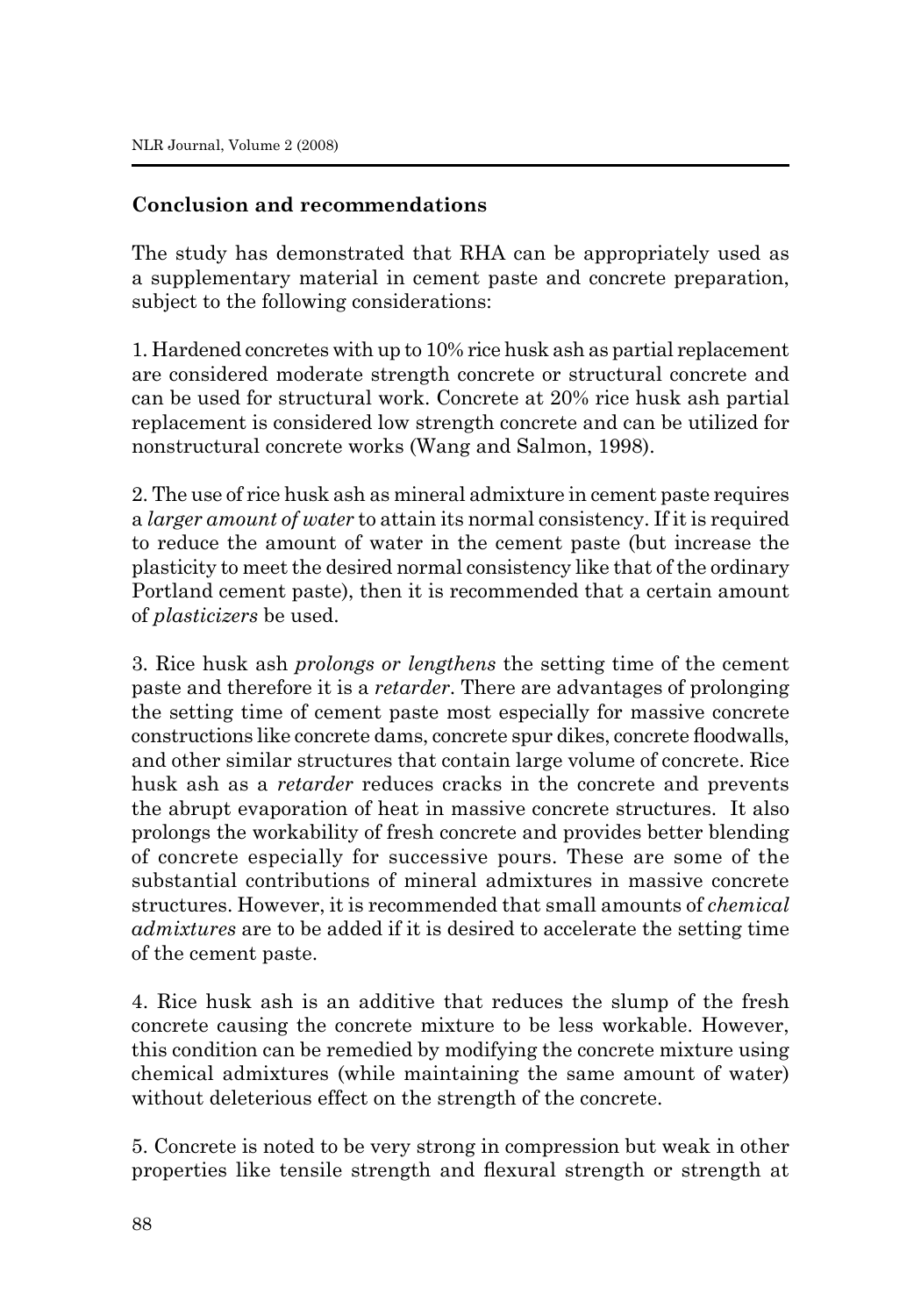rupture. These properties are important especially in the analysis and design of concrete structures. As these properties were not included in this study, it is recommended that a further study be taken to investigate these properties in concrete containing rice husk ash as mineral admixture and with the addition of small amount of chemical admixtures.

6. Rice husk ash used in this study was taken from field burnt rice husk and was prepared through sieving or filtering using the No. 200 sieve (that is, without further benefit of crushing). It would be interesting if another study could be done on RHA that has been burnt in a controlled temperature as well as on RHA that has been made finer by grinding.

### **References**

- American Society for Testing and Materials (1995). Annual book of ASTM standards: Construction. ASTM. Philadelphia
- Metha, P.K. & Montero, J. P. (1993). Concrete: Structure, Properties, and Materials. Prentice Hall Inc, New Jersey
- Neville, M.A. (1997). Properties of Concrete. Addison Wesley Longman Limited. England
- Singh S. B. (1995). Rheological properties of cement paste, mortar, and concrete containing combinations of pozzolanas. AIT Thesis No. ST 95-32. Asian Institute of Technology. Bangkok, Thailand.
- Wang, C. K. & Salmon, C. G. (1998). Reinforced Concrete Design. Addison Wesley Educational Publishers, Inc. England.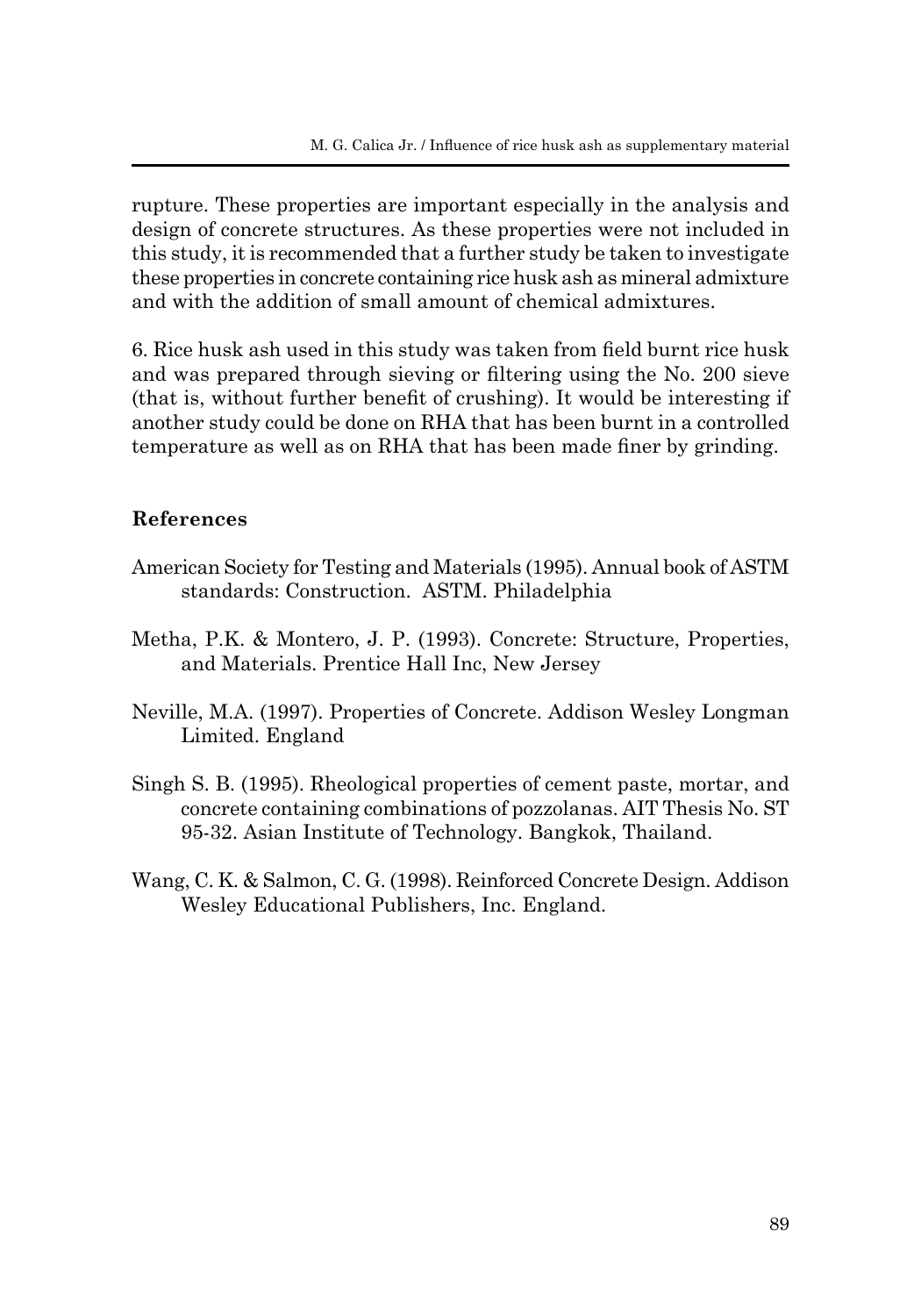## **Annexes**. *Materials and equipment utilized*





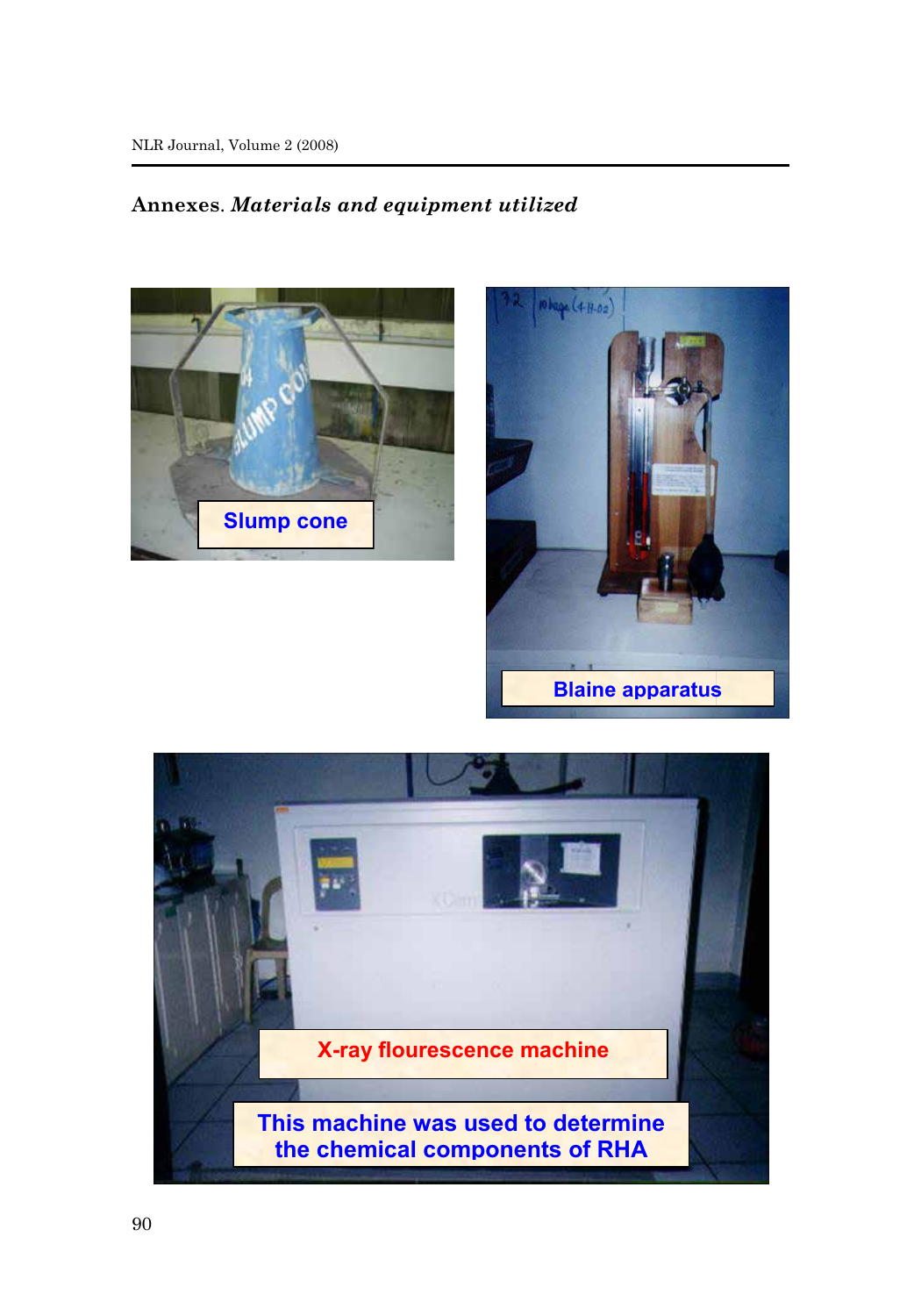